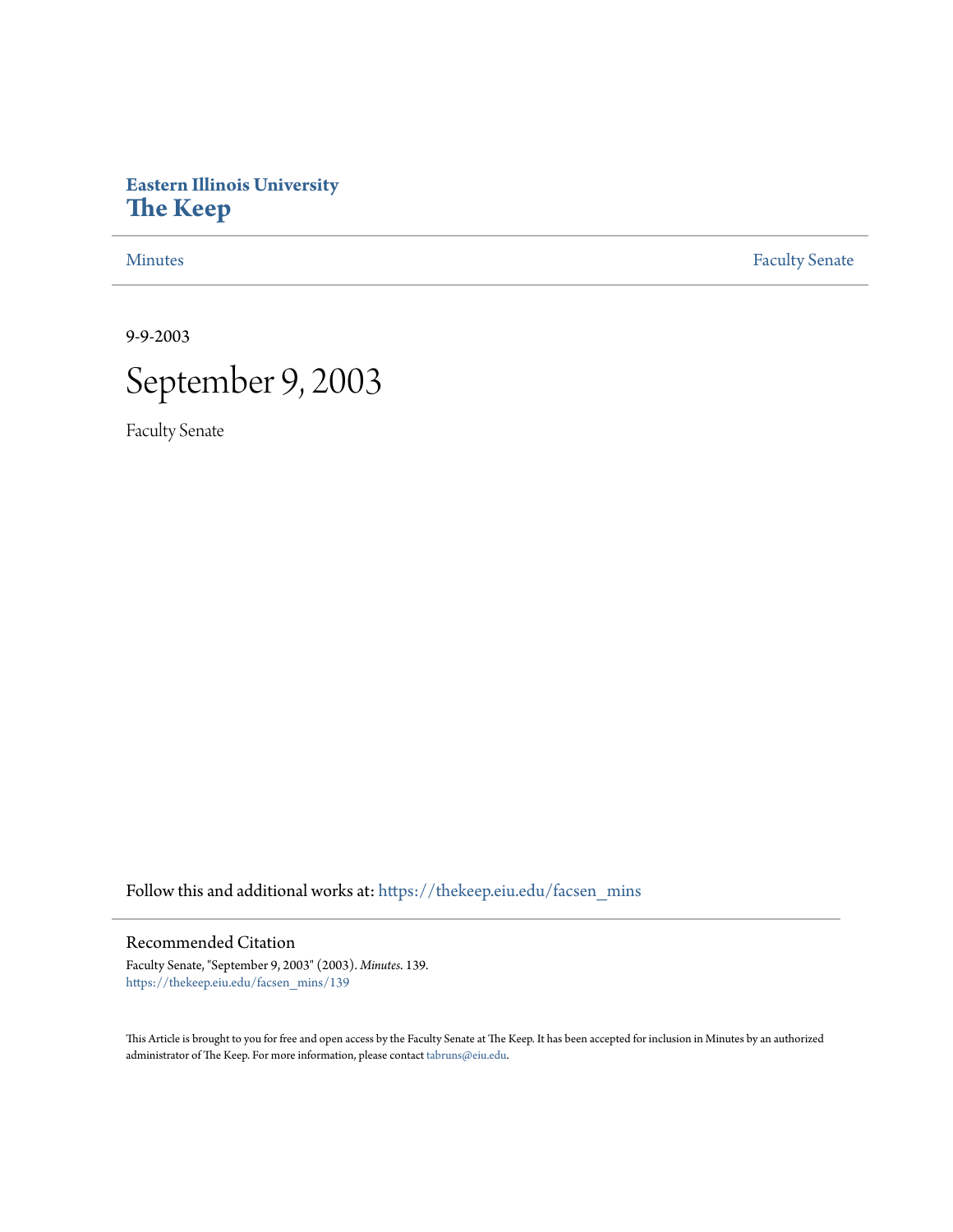# **FACULTY SENATE MINUTES FOR September 9, 2003 (Vol. XXXII, No. 3)**

The 2003-2004 Faculty Senate minutes and other information are available on the Web at http://www.eiu.edu/~FacSen The Faculty Senate agenda is posted weekly on the Web, at Coleman Hall 3556 and on the third-level bulletin board in Booth Library. Note: These Minutes are not a complete verbatim transcript of the Senate meeting.

## **I. Call to order by Chair David Carpenter at 2:00 p.m. (Library Conference Room, Booth Library)**

Present: J. Allison, R. Benedict, D. Carpenter, D. Carwell, L. Clay Mendez, L. Comerford, R. Fischer, M. Monipallil, W. Ogbomo, J. Pommier, S. Scher, J. Stimac, M. Toosi, J. Wolski. Guests: John Hohenadel, Nicole Kull, , Amanda Santorel, Rick Sailors, Herbert Lasky, Gary Aylesworth, Frank McCormick, Kathlene Shank, John Churchill, Blair Lord.

## **II. Approval of the Minutes of September 2, 2003:**

Motion (Allison/Wolski ) to approve Minutes of September 2, 2003, with the following changes (underlined): Whereas the recruitment and retention of international faculty is of serious importance to the university, Be it resolved that the Faculty Senate requests that Eastern Illinois University's Provost develop by spring semester, 2004, an internal governing policy (IGP) to increase support and clarify procedures for providing tenure-track faculty permanent U.S. residency, and to forward such policies and procedures to the Faculty Senate for discussion. Yes: Allison, Benedict, Carpenter, Carwell, Clay Mendez, Comerford, Fischer, Ogbomo, Pommier, Scher, Stimac, Toosi, and Wolski. Abstain: Monipallil.

#### **III. Announcements:**

- A. Fall Gathering scheduled at Campus Pond Pavilion, 12 September at 4:00 p.m.
- B. Dr. Jim Appleberry, the consultant for the Presidential Search will be on campus this week to schedule meetings and open forums with interested students, faculty and staff. Open sessions for faculty will be held at 4 p.m. on Thursday, September 11, and again at 2 p.m. on Friday, September 12, in the University Union's Effingham Room.

#### **IV. Communications:**

- A. Email message (28 August) from Reed Benedict re: NCA Steering Committee and a flyer from Dean Augustine.
- B. Email message (29 August) from Nancy Farber re: Feedback from Grants/Research Committee.
- C. Email message (29 August) from Jill Nilsen re: Invitation to 9/16 Senate Meeting
- D. Email message (2 September) from Jean Dilworth re: Revised Summer-School Schedule
- E. Email message (3 September) from Bailey Young re: Phi Beta Kappa
- F. Phone call from Lou Hencken re: Facilities-naming Procedures
- G. William Weber re: Proposed Scheduling Changes for Summer School
- H. Inter-Athletics Board minutes. 2 faculty are needed to serve (2 and 3 year term)
- I. Email message from Kip Kruse re: Chairs should not serve on Faculty Senate, but could serve on CAA and COTE
- J. IGP revisions (Lou Hencken) re: Should Dept. of Athletics be self-supporting?
- K. Peter Loewen: spring 2004 may be too late for a policy on international faculty. EIU needs to hire an immigration lawyer. (Lord) Immigration lawyers are terribly expensive. It's reasonably likely that the policy will be available soon.

## **V. Old Business:**

 A. Dr. John Churchill spoke about Phi Beta Kappa. He has been on campus less than 24 hours and is very impressed with Booth, the campus in general and the similarity of praise expressed by students and faculty. Phi Beta Kappa is a faculty-driven honor society that looks for centrality and excellence in liberal arts and sciences programs. 10% of the faculty must be Phi Beta Kappa members. Other desirable traits are: quality of the student body, faculty scholarly productivity, faculty compensation, foreign language requirement and fiscal health. Upheavals of late 60s were detrimental to FL requirements. There has been some recovery: Spanish is booming; French and German have declined dramatically. There's less reason to study Russian today. For Phi Beta Kappa the study of a second language is of incalculable benefits to